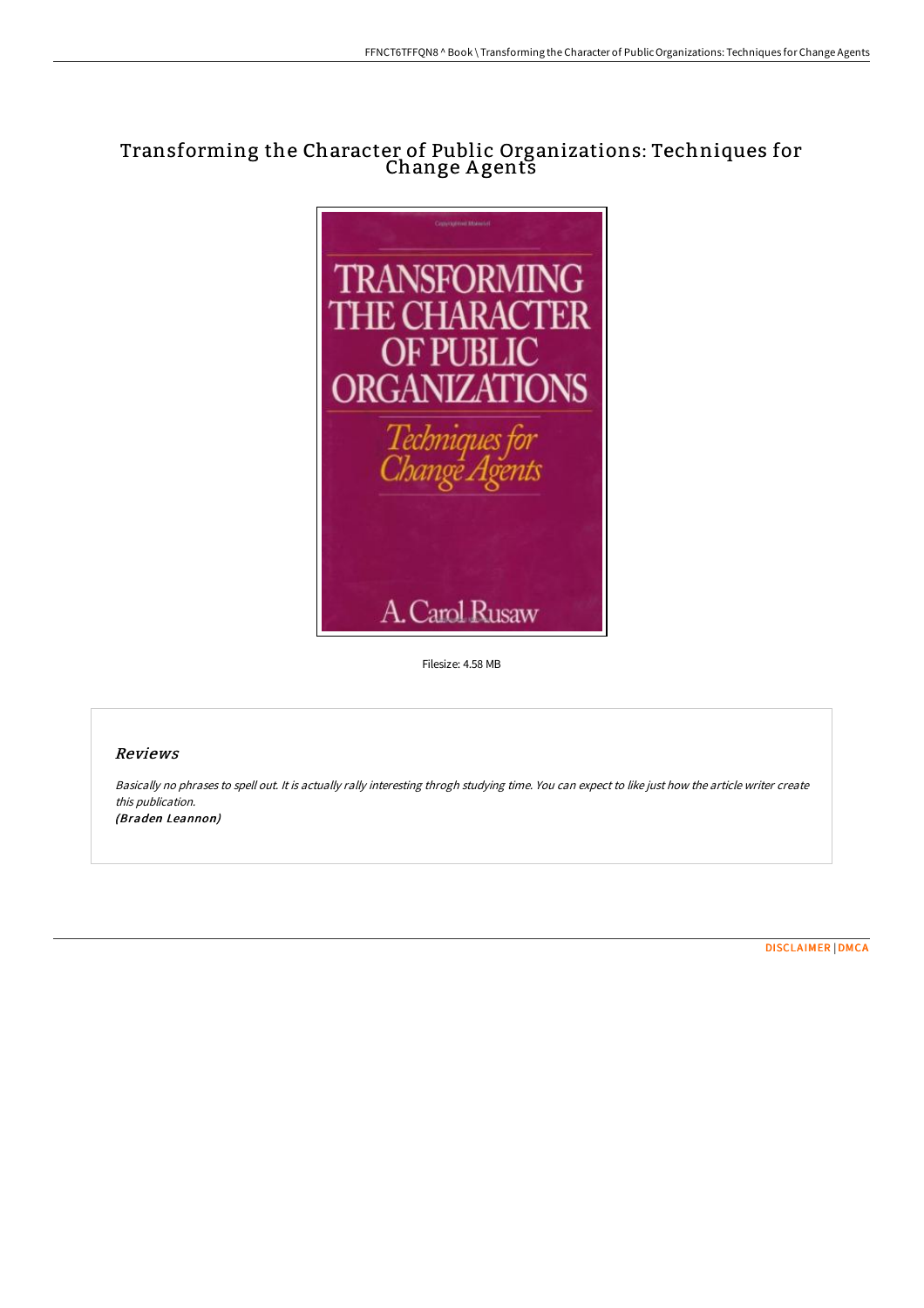# TRANSFORMING THE CHARACTER OF PUBLIC ORGANIZATIONS: TECHNIQUES FOR CHANGE AGENTS



Praeger. Hardcover. Book Condition: New. Hardcover. 264 pages. Dimensions: 9.5in. x 6.6in. x 1.0in.From her own experience in various agencies and organizations, Dr. Rusaw knows that to inspire change in any organization and particularly in the public sector, change agents must understand that change is primarily collective, nonrational, and nonlinear. People who seek to create change cannot stand apart from the problems, issues, and concerns raised by their constituents, but must merge themselves into the data-making, analysis, and diagnosis phases of consulting. The agent must, in other words, participate actively in creating changeand how the agent must do this, why, and the effects the agent can expect are the subjects of Dr. RusaWs book. Few books discuss public sector change in the way Dr. Rusaw does here, and none incorporate the phenomenological perspective that she uses. Her book will appeal to practicing public administrators who seek real-life examples presented in conversational language. It will also be important for teachers and students in public administration, specifically in courses in organizational behavior, leadership, organization theory, human relations, and public personnel management. Not only can change agents help public employees serve the purposes set out for them more effectively and efficiently, but by service and other efforts they can also help reverse the downward trend that has characterized the public sector in recent years. Dr. Rusaw maintains that such change is made possible by personal transformation, certainly, but also by interpersonal transformations. By focusing on individual and group needs as keys to organizational change, change agents can facilitate what is most needed: not just localized alterations but widespread, holistic transformations. Her book looks at the role of healingparticularly, the inherent skills of listening, empathizing, and encouragingand at the ways in which people can confront and solve problems in negotiated environments. She also sees...

Read Transforming the Character of Public [Organizations:](http://techno-pub.tech/transforming-the-character-of-public-organizatio.html) Techniques for Change Agents Online  $\mathbb{R}$ Download PDF Transforming the Character of Public [Organizations:](http://techno-pub.tech/transforming-the-character-of-public-organizatio.html) Techniques for Change Agents